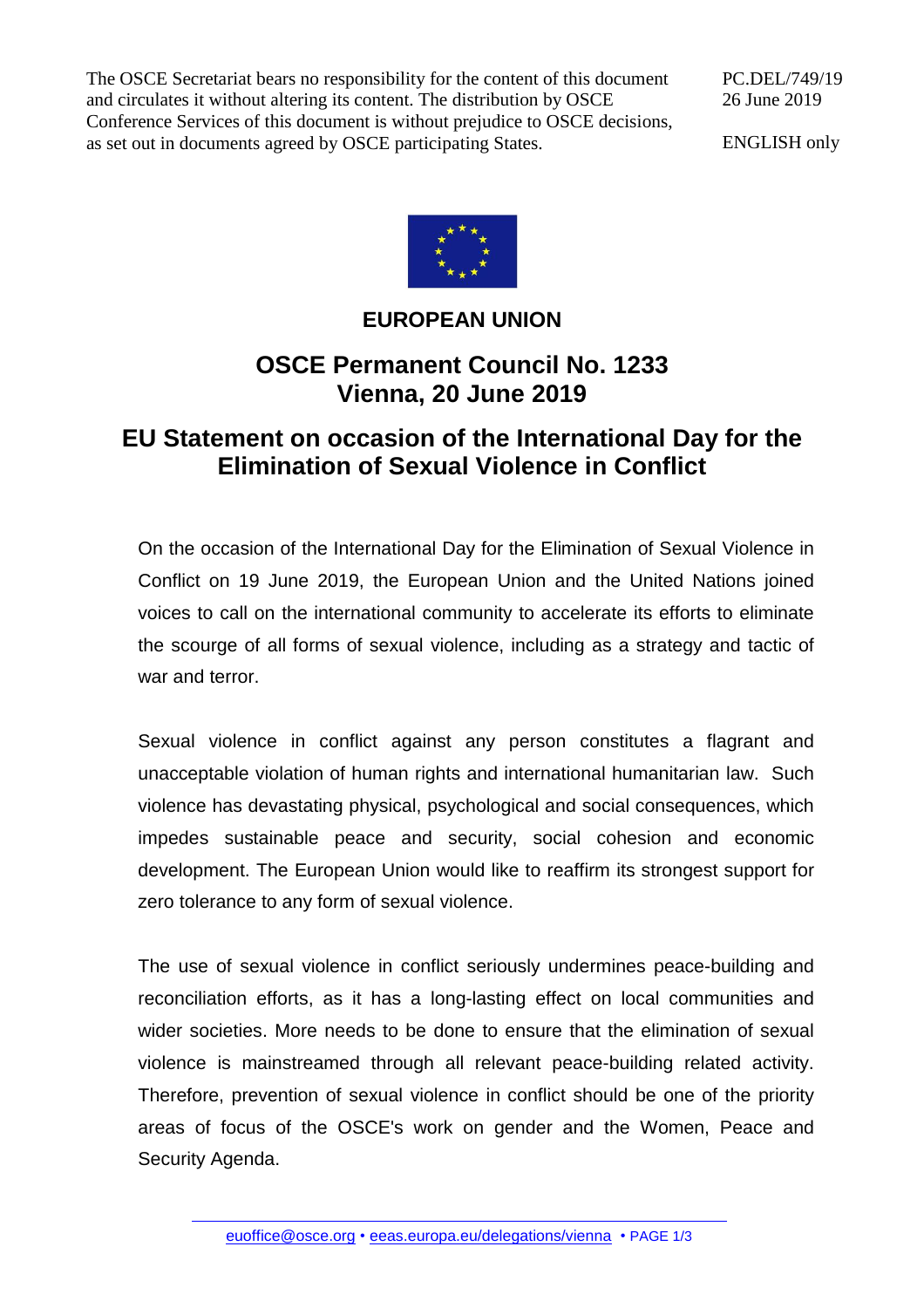The international community must continue to challenge negative attitudes that condone or justifiy sexual violence as well as stigma directed towards the survivors. All survivors and witnesses must be guaranteed access to comprehensive psychological and sexual and reproductive health care services. We expect all states to conduct effective investigations of those crimes, bring perpetrators to justice, ensure accountability for past crimes, and provide all victims with safe and unhindered access to justice and adequate redress and reparations.

The EU will continue working with international partners and civil society to ensure the respect for fundamental freedoms and human rights in peacebuilding efforts worldwide. We cannot be passive witnesses of crimes that have such deep and long-term consequences on human beings, communities and entire societies. We will continue investing in raising awareness, while building more equal, educated and respectful societies within and outside our borders. This will remain at the core of the EU institutions and with partners around the world.

To assist in combating sexual violence in conflict we need measures to ensure adequate information, fact-finding and proper documentation on this grave violation of human rights and International Humanitarian Law. A recent example is the OSCE-led survey on "Well-being and Safety of Women", financed also by the European Union.

We want to recall the adoption of last year's Ministerial Decision no. 4/18 which strengthens the OSCE commitments on preventing and combating violence against women. We also wish to recall the Ministerial Council Decision No. 14/04 on the 2004 OSCE Action Plan for the Promotion of Gender Equality and Ministerial Council Decisions No. 15/05 and No. 7/14. We need to increase awareness of the gaps in the implementation of OSCE commitments in the field of preventing and combating all forms of violence against women.

We feel there is more that can and should be done and restate our support for the adoption of an OSCE-Wide Action Plan on Women, Peace and Security. The implementation of the UN Security Council Resolution 1325 and subsequent